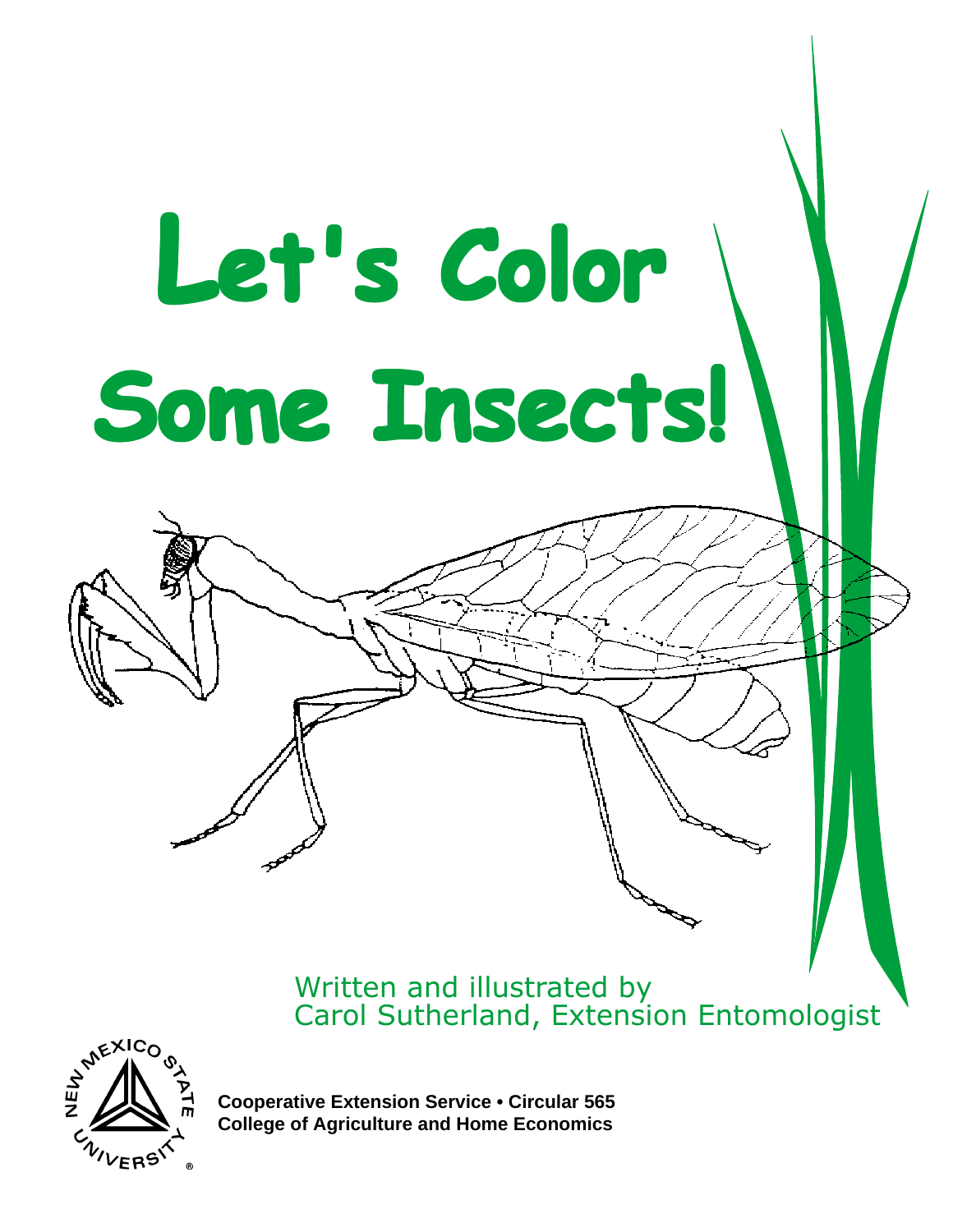**On the cover:** Adult Mantispid. This is one of the more unusual looking insects found in New MexicoThe forelegs are modified for grasping and the first segment of the thax is elongated like a praying mantis. But a mantispid isnt a mantis. The flying wings and body are shaped more likthose of a green lacewing. The mantispid is much largewith a wingspan of nearly an inch Adults are predaceous while larvae are parasitic in the egg sacs of certain spiders.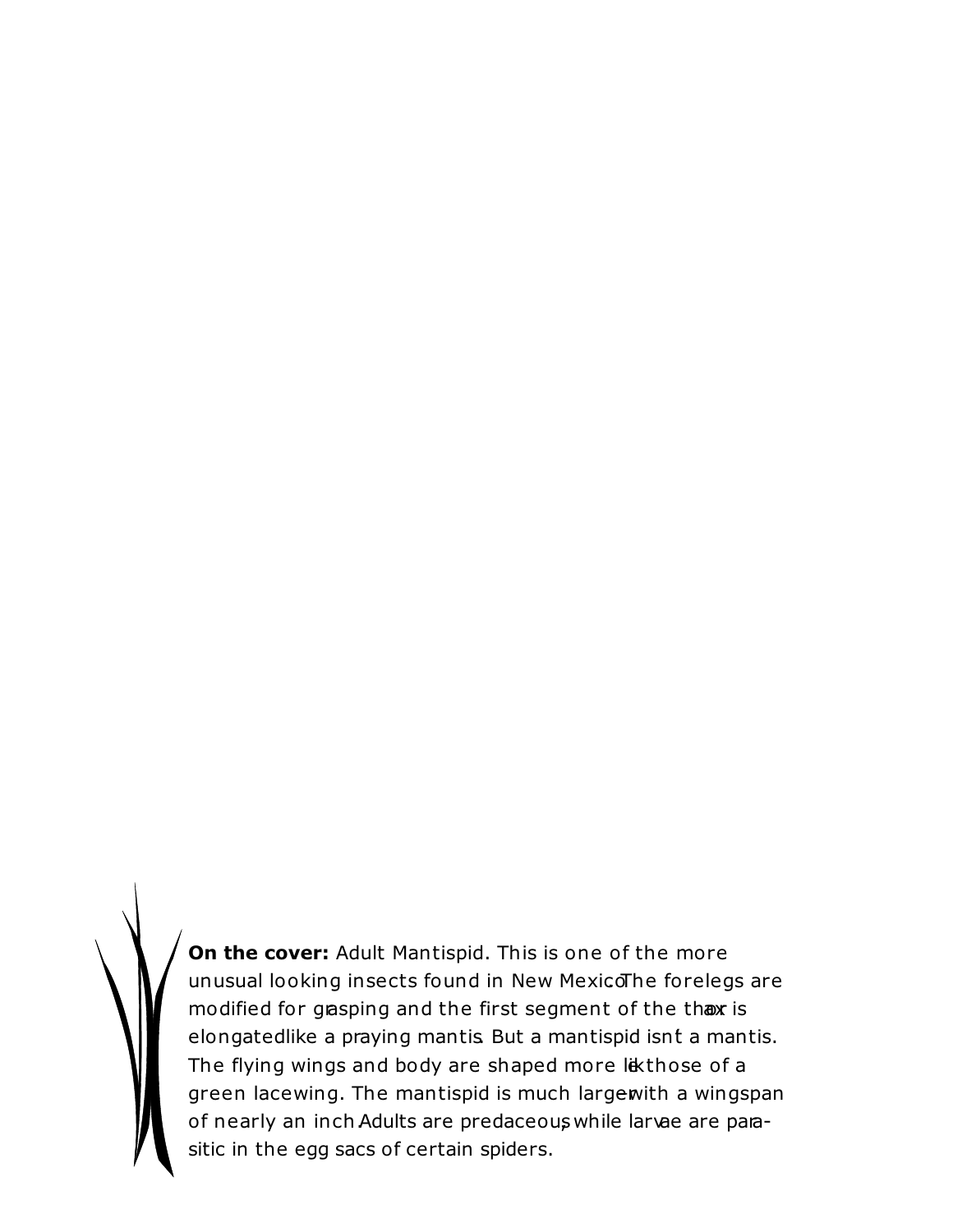## Welcome to the interesting world of insects!

More than half the of animals on earth are insects. Scientists have different<br>opinions about just how many different types of insects exist, but most<br>types of insects, and they can be found just about anywhere opinions about just how many different types of insects exist, but most agree that there are more than a million species. There are many different types of insects, and they can be found just about anywhere.

Some insects are helpful to humans because they attack and eat other insects that destroy crops. Some insects are parasites of insect pests. Among the harmful species are those that eat our crops, stored products, and clothing. Some can bite or sting and spread diseases, such as malaria, yellow fever, and plague. Most insect species are fairly harmless.

Because most insects are so small, few people know how common they really are. Keep your eyes open the next time you are in the woods, a field, or even your own yard. See how many different kinds of insects you can find.

You can recognize an insect by its six legs, three body parts (head, thorax, abdomen), and two antennae. Most insects have four wings, but sometimes they are modified wings. Some insects have only two wings, while others have no wings.

If you want to learn more about insects, ask your parents, teachers, or librarian to help you find books about *entomology*, or the study of insects. Contact your county Extension agent or New Mexico State University for more information*.*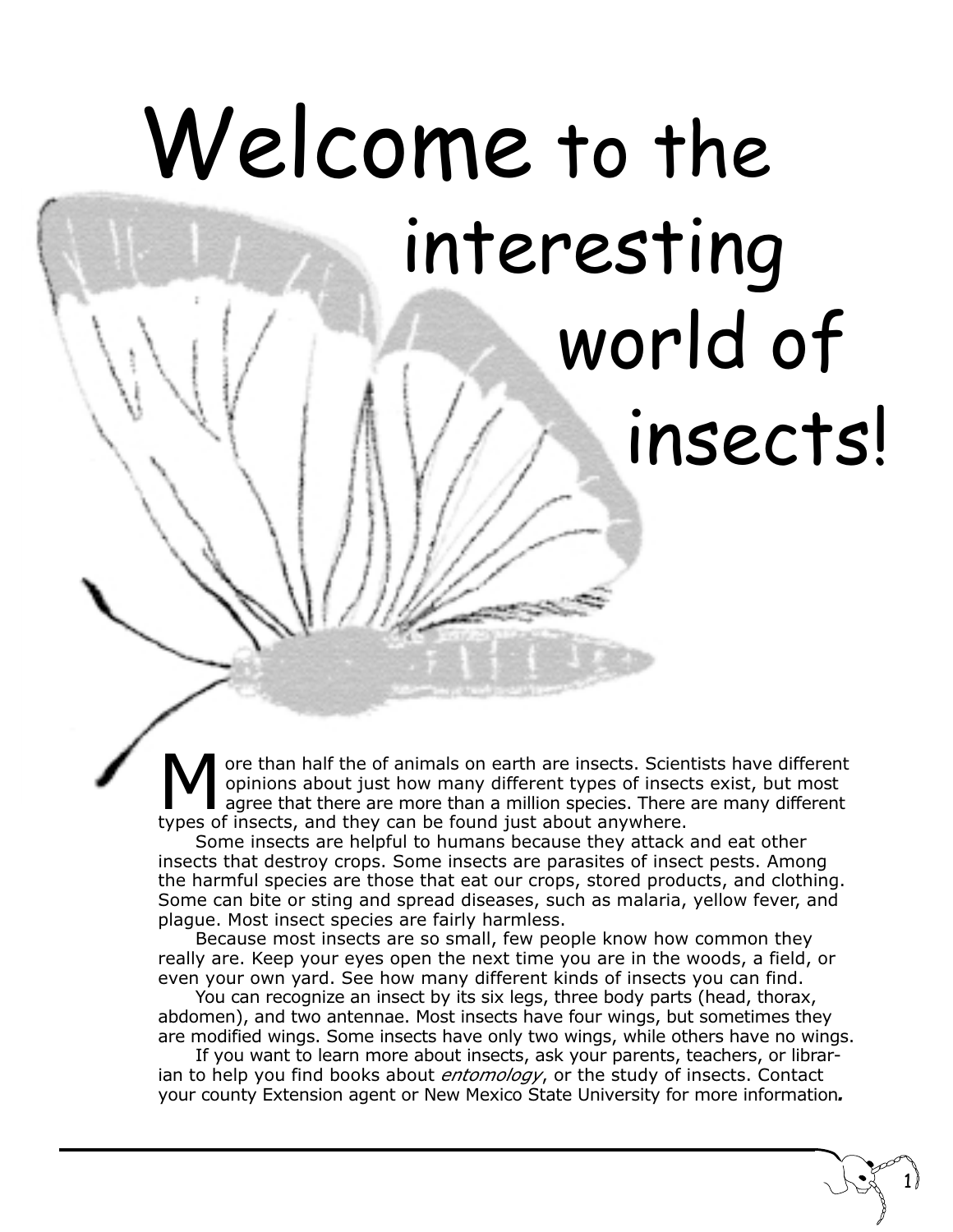

**SPIDER MITE.** Spider mites are more closely related to spiders than insects. Even as adults, most spider mites are barely visible to the naked eye. Most mites have four pairs of legs, only two body regions, and no antennae.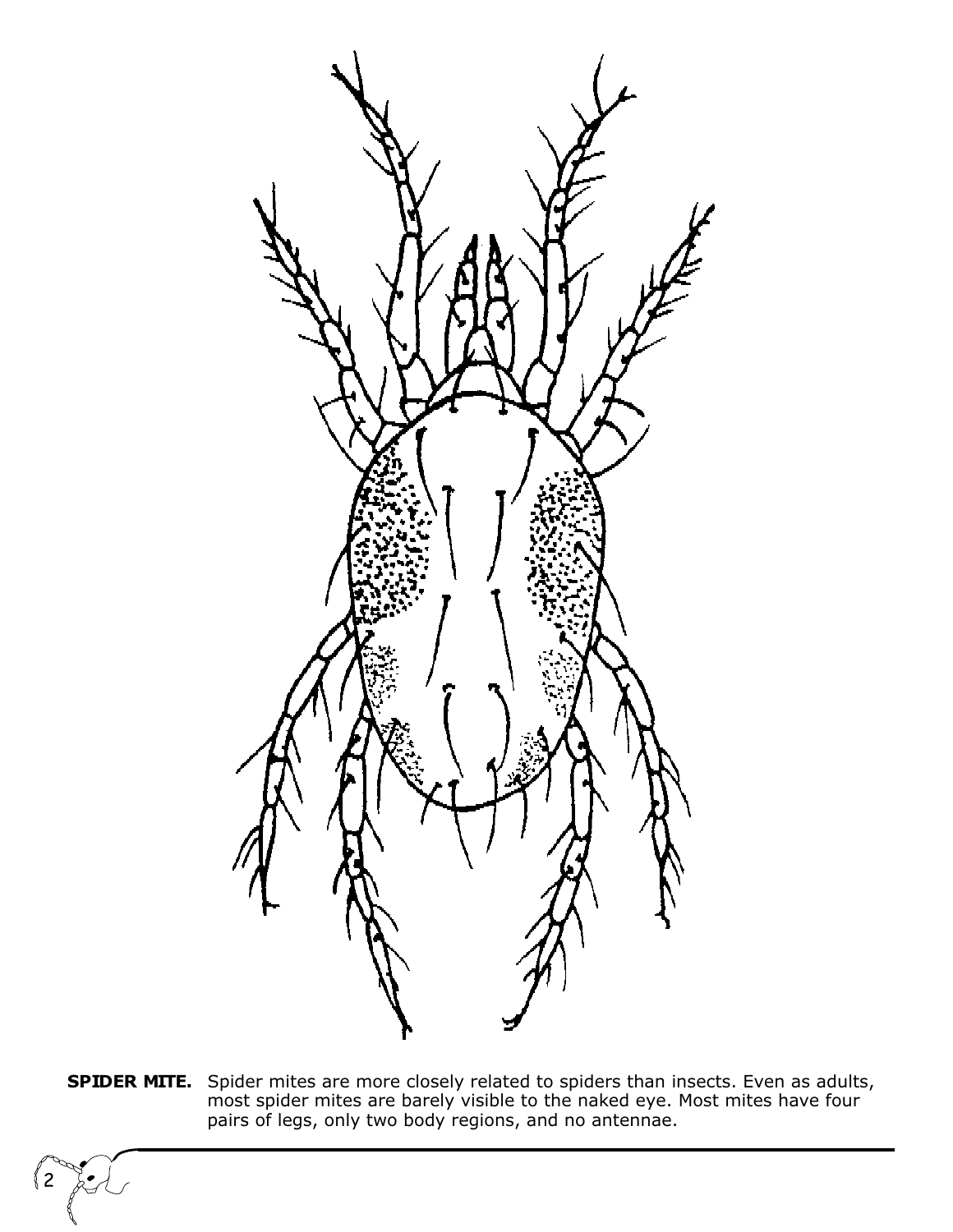

**MARCH FLY.** These flies are commonly seen flying in swarms over grassy areas in the early spring. Most are quite harmless. The eyes are brown or black, the body is black, and the wings are colorless.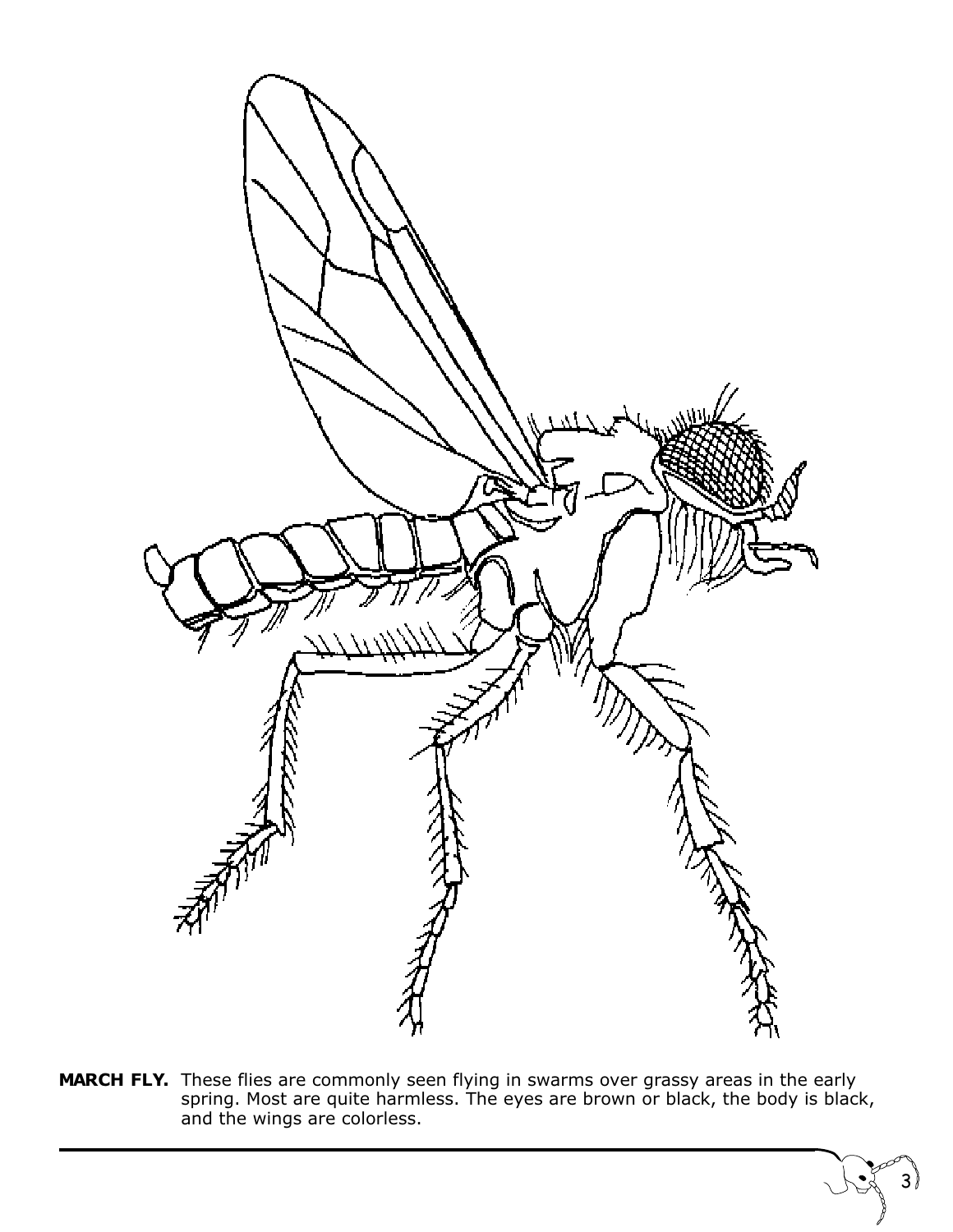

**SMALL FRUIT FLY.** These flies are fairly small insects (less than one-quarter inch long). You can find them flying around overripe fruit. Their eyes are usually red. The head and thorax are light brown. The abdomen has alternating bands of black and yellow. Scientists who study genetics study these flies.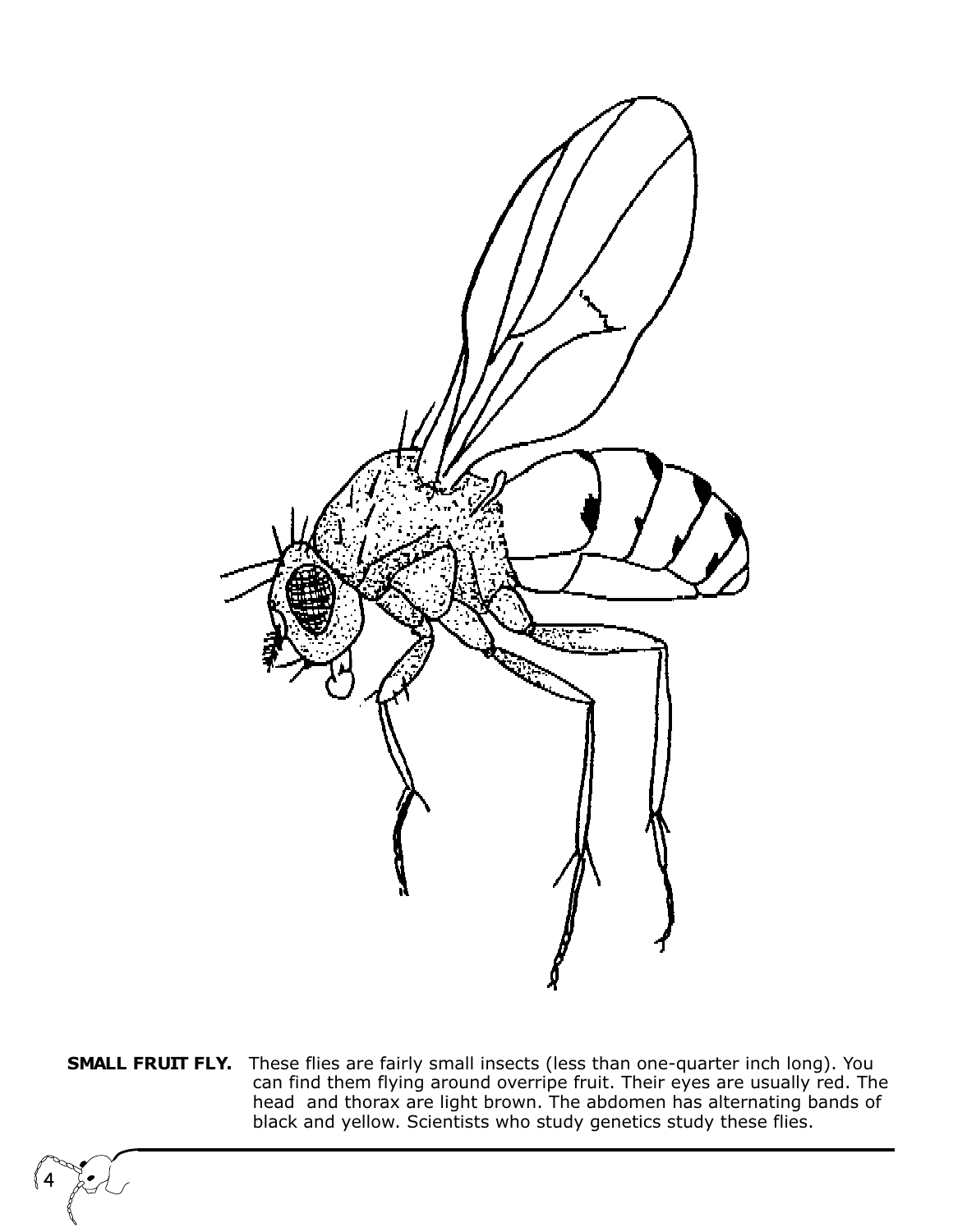

**DESERT CENTIPEDE.** Centipedes are only distant relatives of insects. Centipedes have many body segments with one pair of legs per segment. The common desert centipedes can reach six inches in length. Most are light brown with a darker brown stripe down the back. The larger centipedes can deliver a painful and slow-healing bite with their "poison jaws." Centipedes hide under things by day and search for insect prey at night.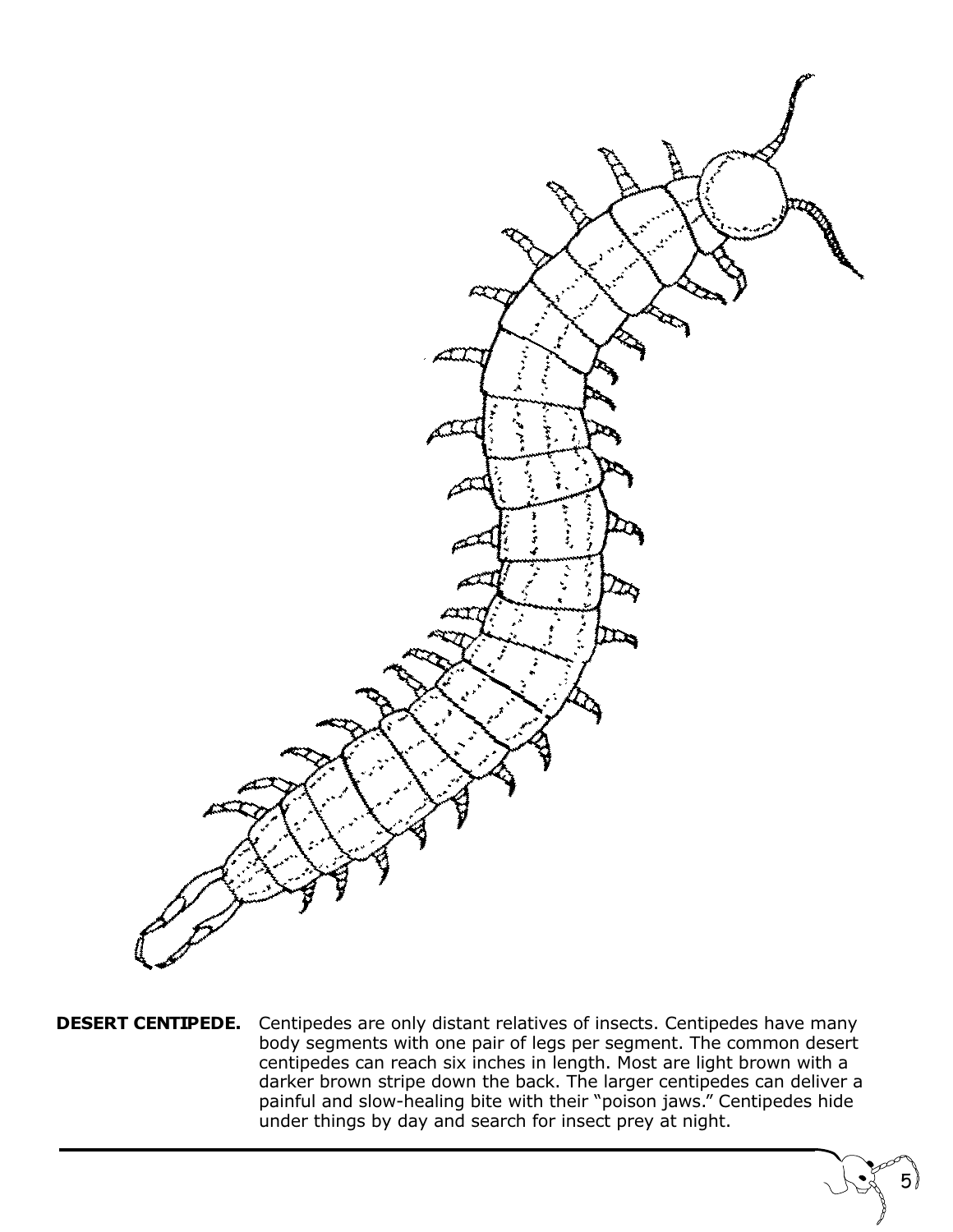

**TARANTULA.** Look for tarantulas in New Mexico just after a late afternoon thundershower. The large, black males and immature spiders wander over the ground when it is cool and moist or after dark. Female tarantulas are brown and rarely leave their underground nests.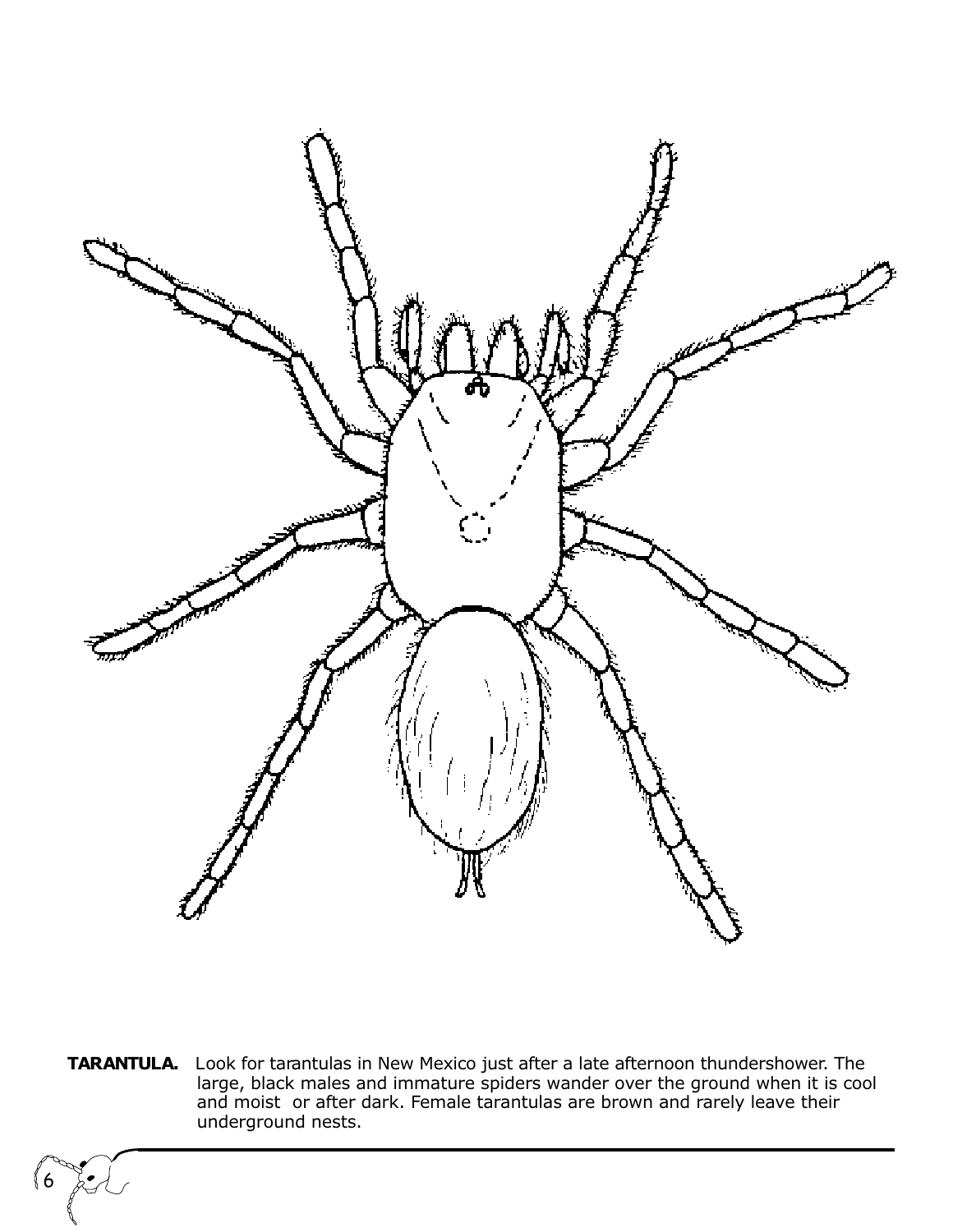

**VINEGARONE.** Although the vinegarone looks like a scorpion, it is not venomous. The common name comes from the animal's tendency to release a strong, vinegary smell when it is threatened. It hides during the day and preys on small insects at night. Color it dark brown or dark brownish purple.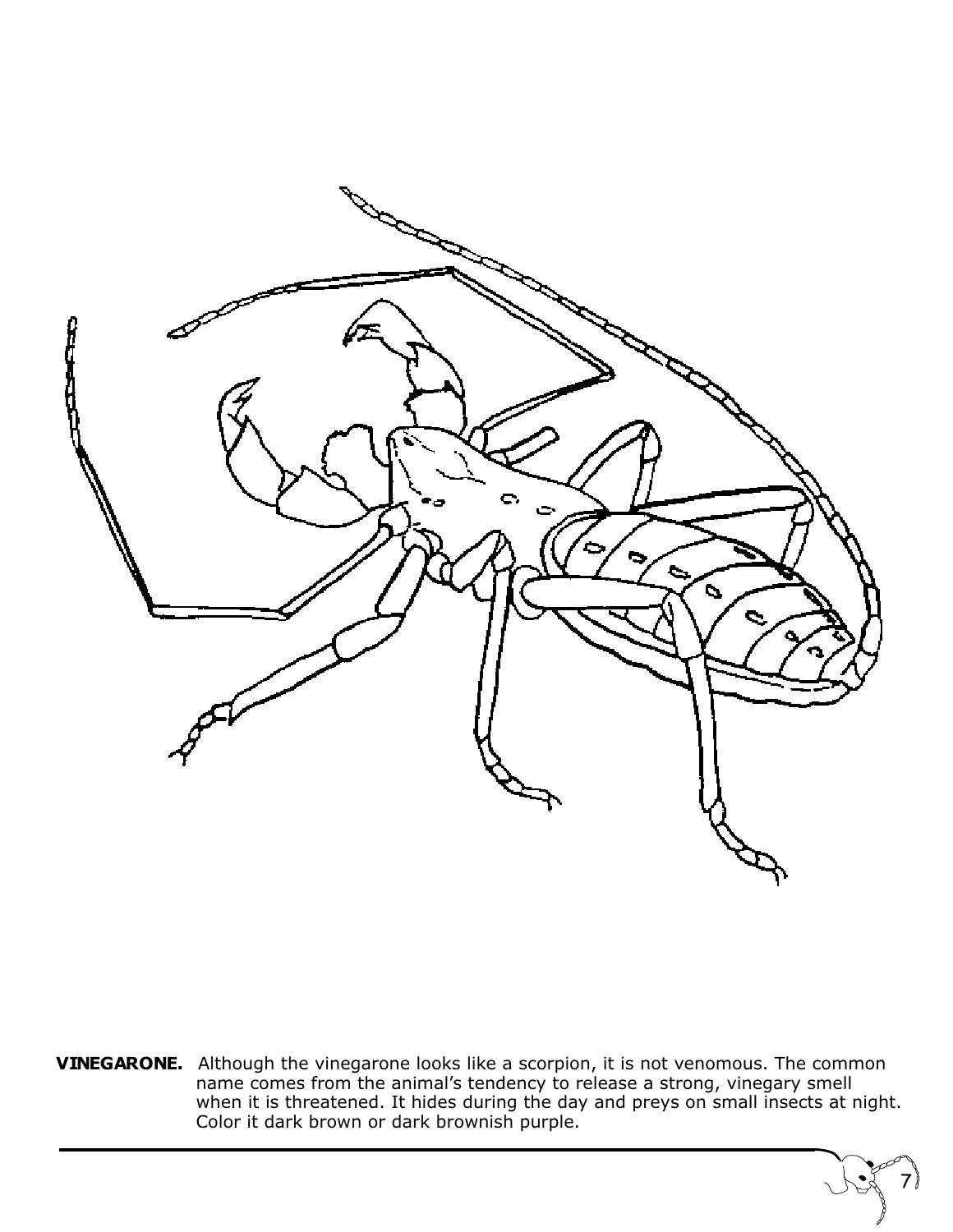

**SCORPION.** The venomous stinger on scorpions is located at the end of the thin abdomen. New Mexico has one scorpion that is deadly. The rest have a sting that is about as strong as that of a bee or wasp.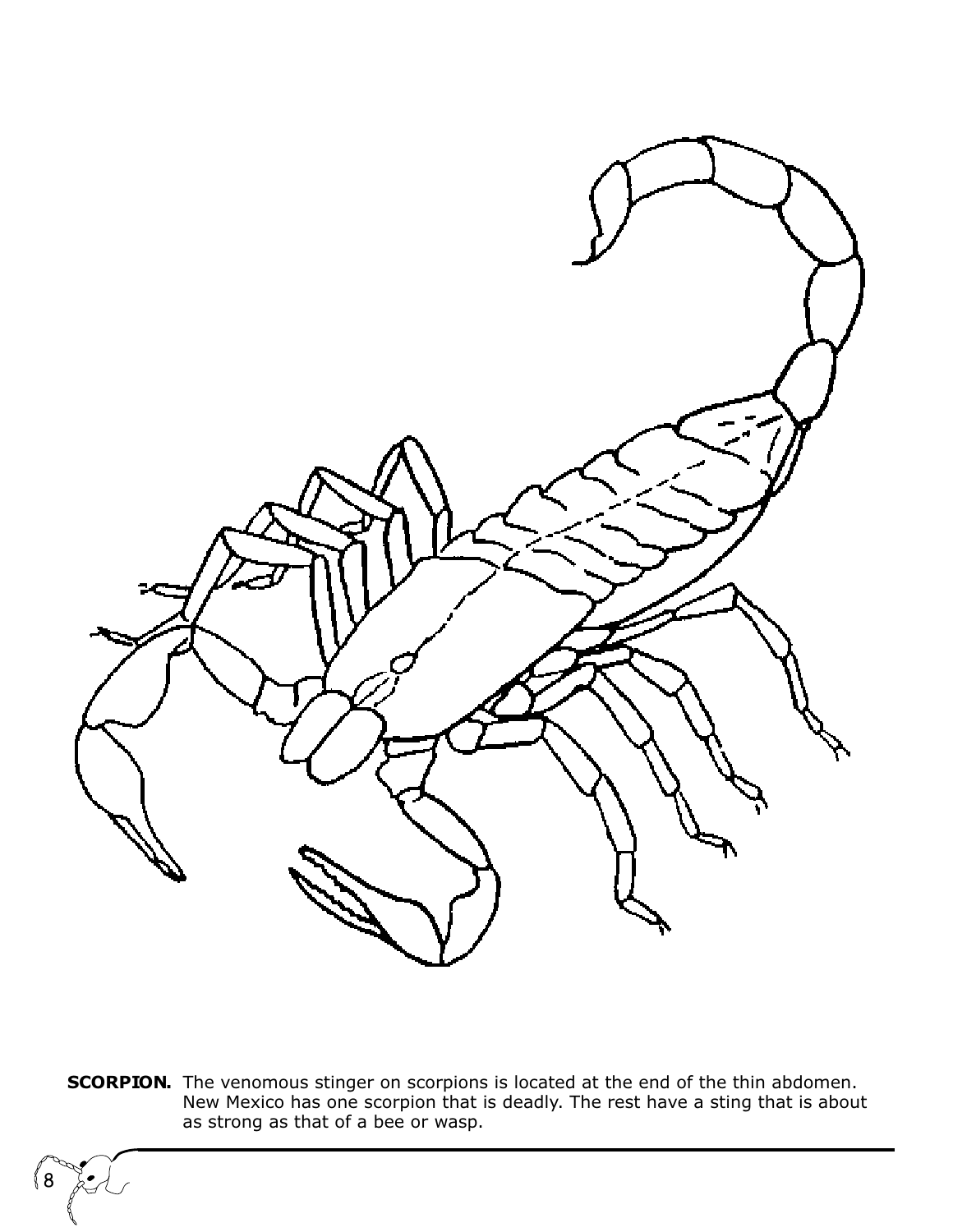

**SILVERFISH.** The silverfish is a shiny gray or aluminum-colored insect that is commonly found around sinks and drains. It never has any wings.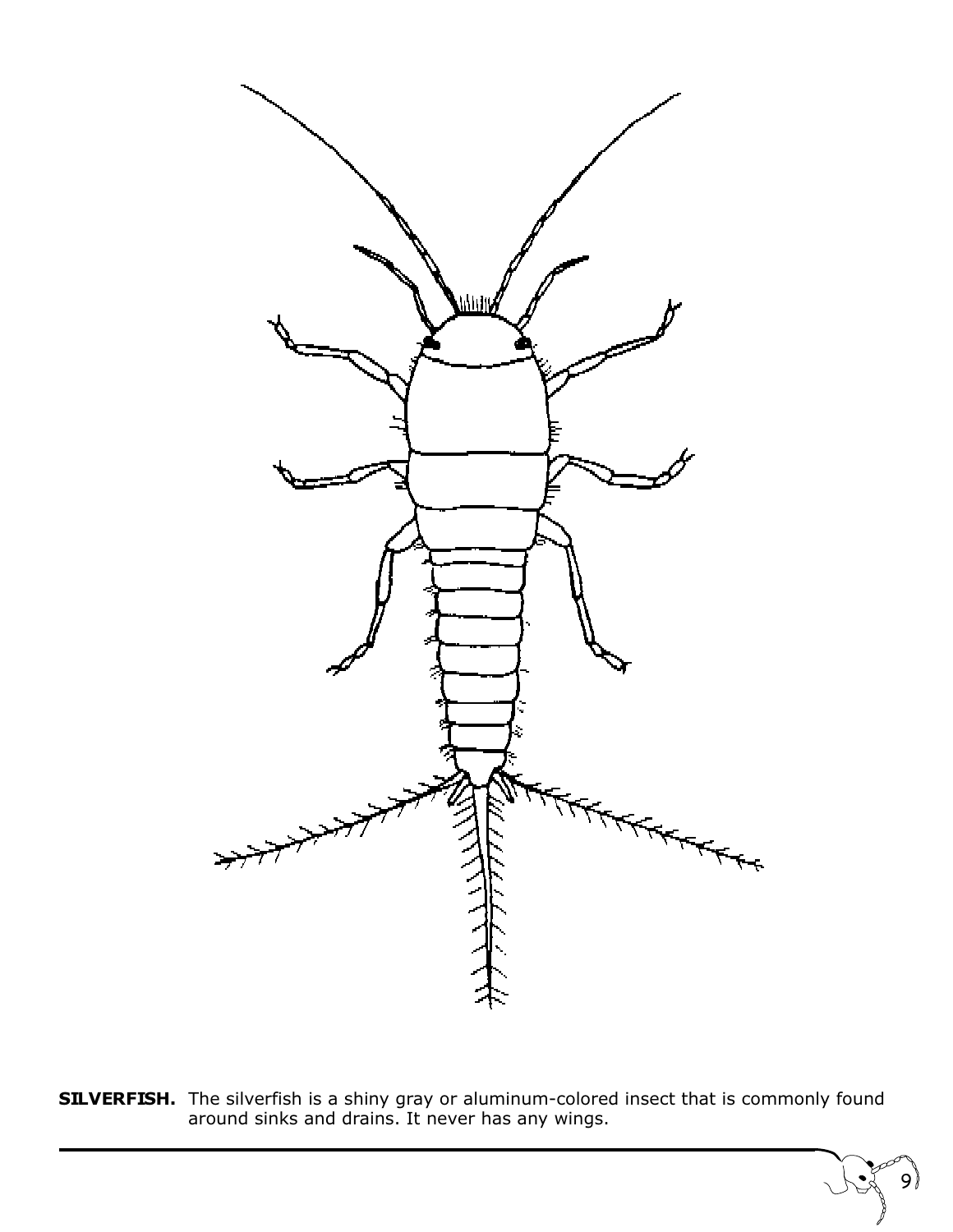

**THRIPS.** These tiny insects are barely visible, even as adults. Look for them in flowers, such as roses. Most of the common pest thrips are white, yellow, or brown. P redatory thrips often are dark brown or black.

 $\langle 10$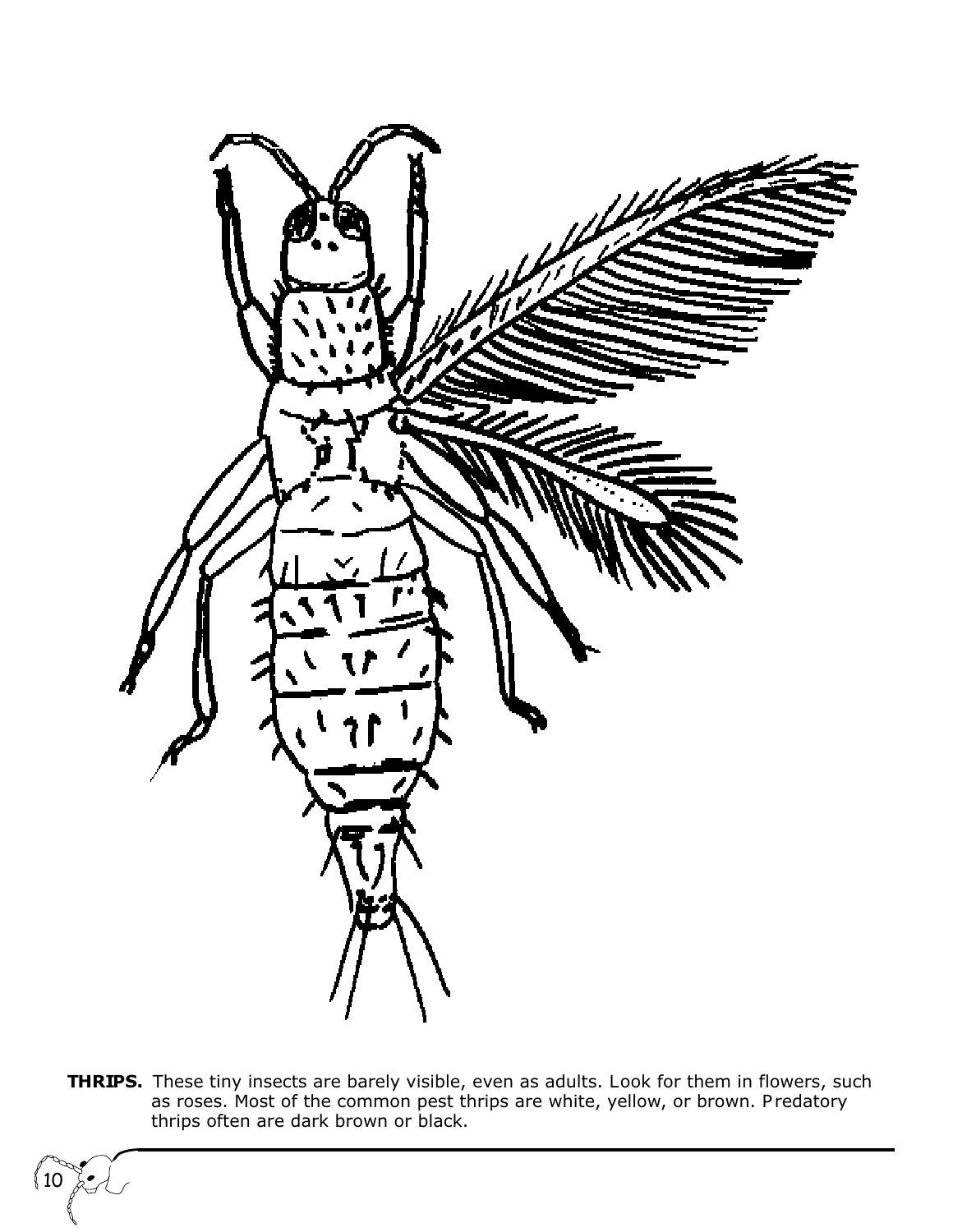

**APHIDS.** These common insects have soft, pear-shaped bodies and needlelike mouth parts that they use to feed on plant sap. Many common species are pale green; other types of aphids are white, pink, bright yellow, gray, or black. Some are common pests of crops.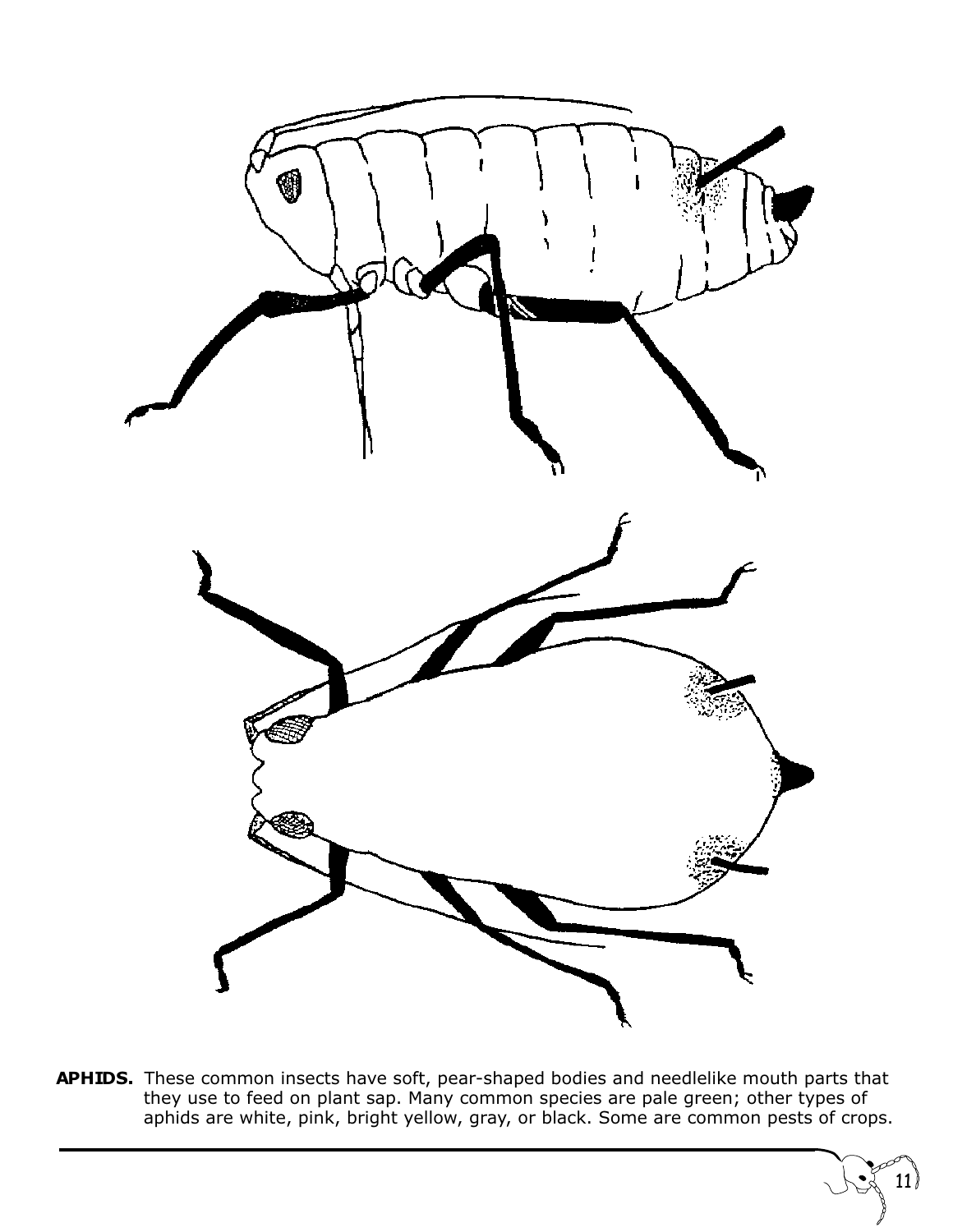

**DAMSEL BUG.** This gray or gray-brown bug is commonly found in alfalfa fields where it feeds on other insects.

 $\left\langle 12 \right\rangle$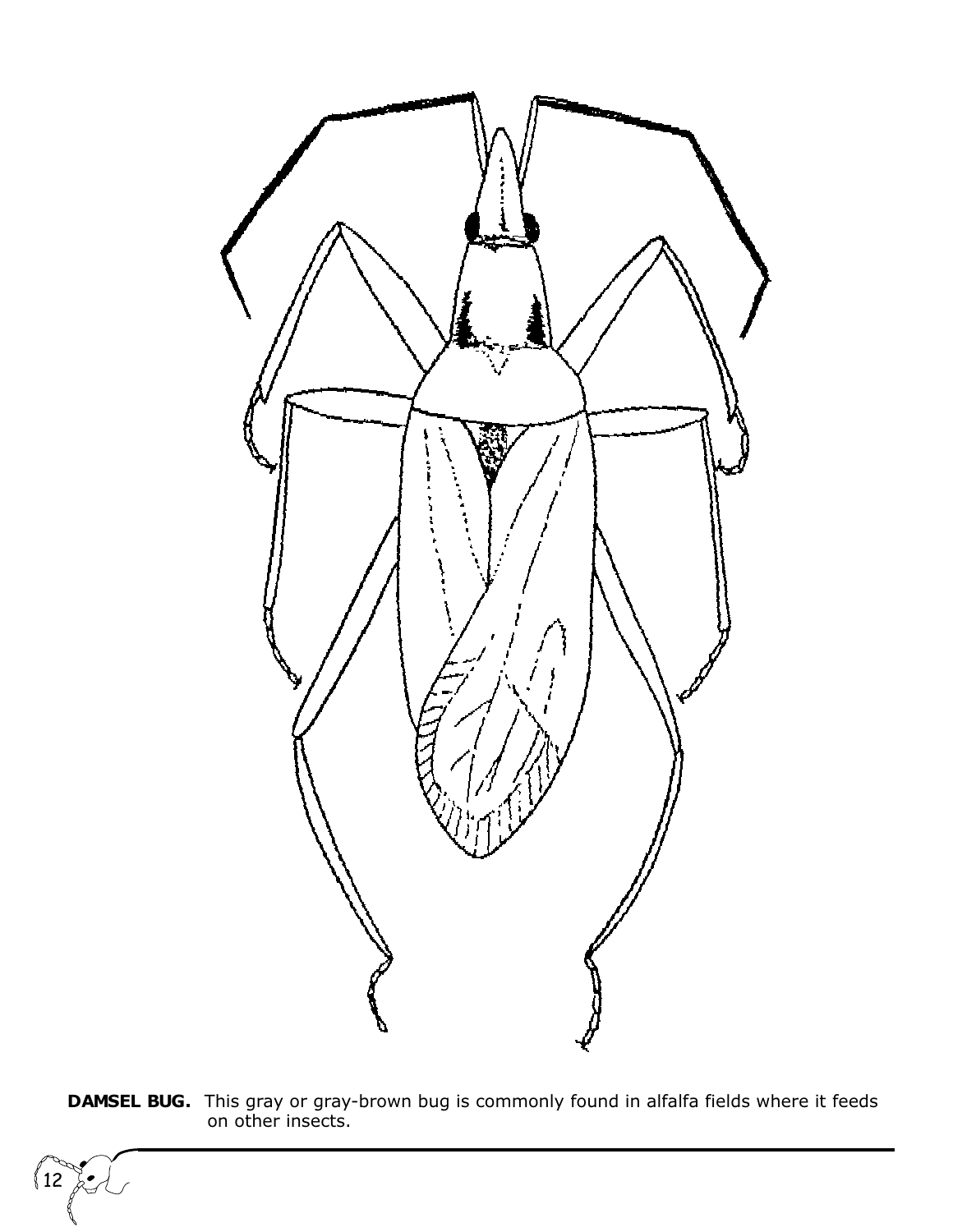

**CUTWORM CATERPILLAR.** These caterpillars are usually easiest to find in early spring. They hide by day in the soil around their host plants, then emerge at night to feed. Some species are common agricultural pests. Most are dull shades of green, brown, or gray.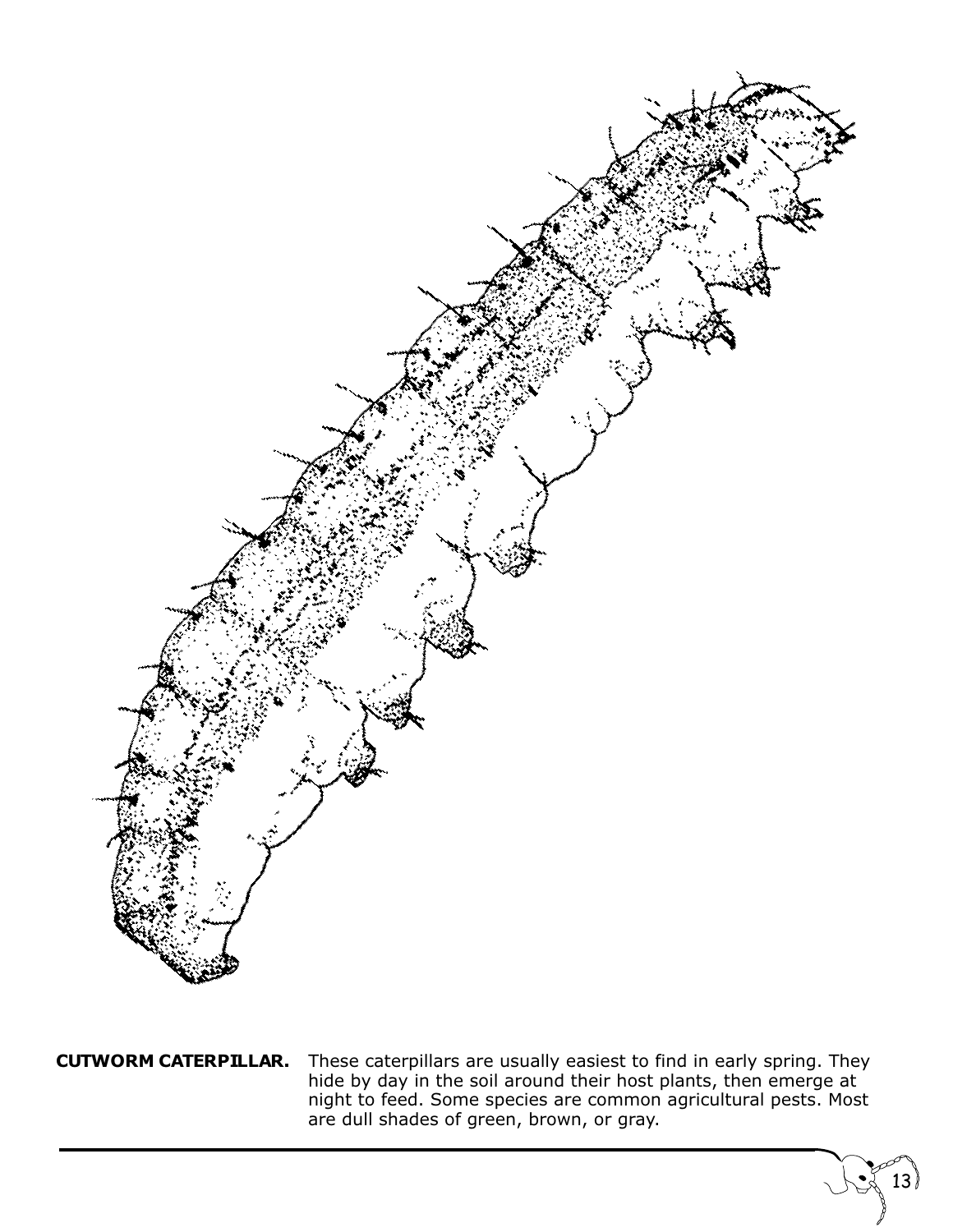

**MILLER MOTHS.** Some common pests of agriculture are included in this family of flying insects. The caterpillar stage is the most damaging of any of the four life stages: egg, larva or caterpillar, pupa, and adult. Adults of most species are shades of dull gray, brown, and black. These are the moths that are attracted to night lights.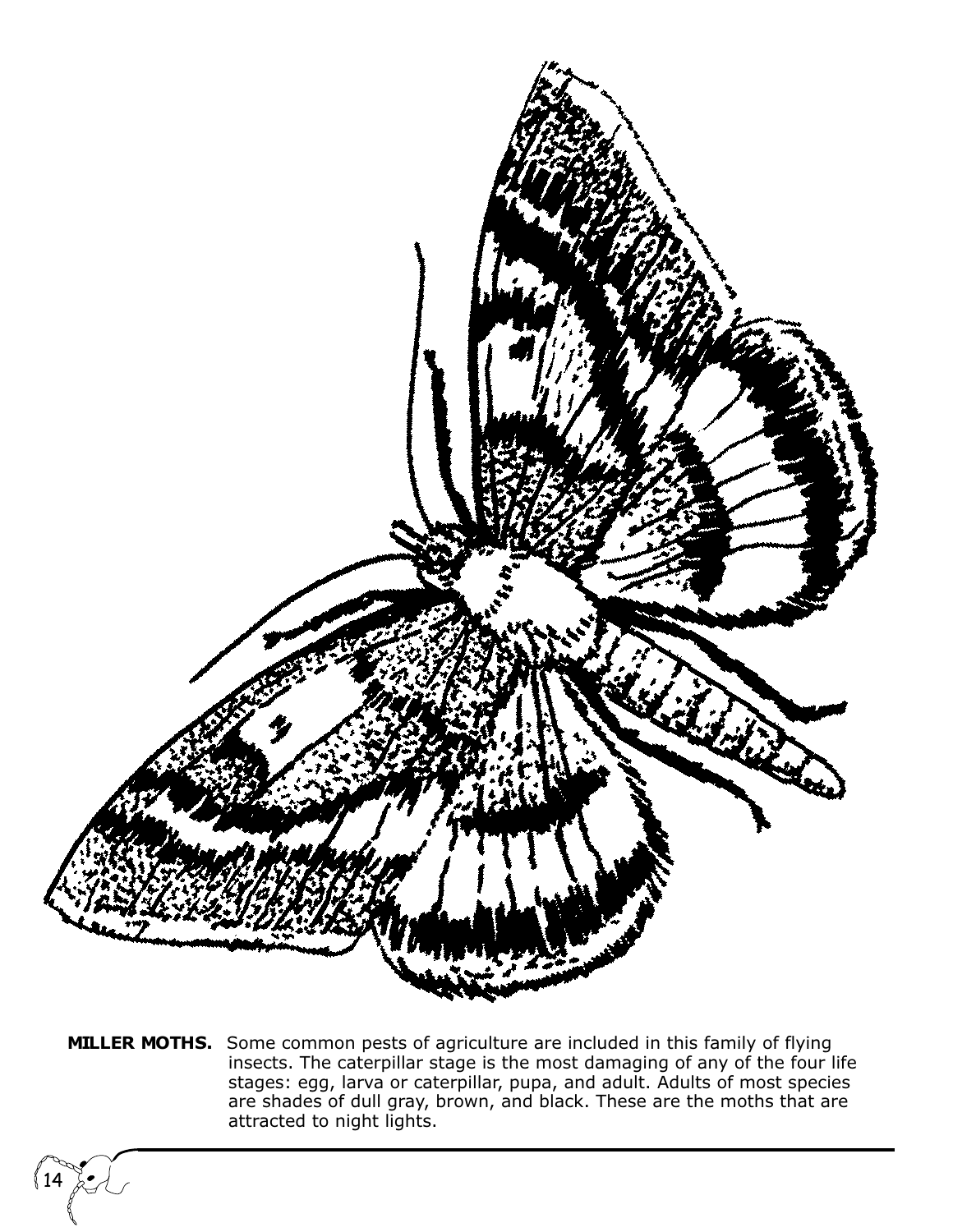

The cottonwood leaf beetle larva has a gray body, black head, and a lot of black spots on the thorax and abdomen. As you might guess, these insects feed on the leaves of cottonwood trees.

15



**COTTONWOOD LEAF BEETLE.** The adult is mostly light brown, with black lines and spots on parts of the thorax and wing covers. The edges of the wing covers are red.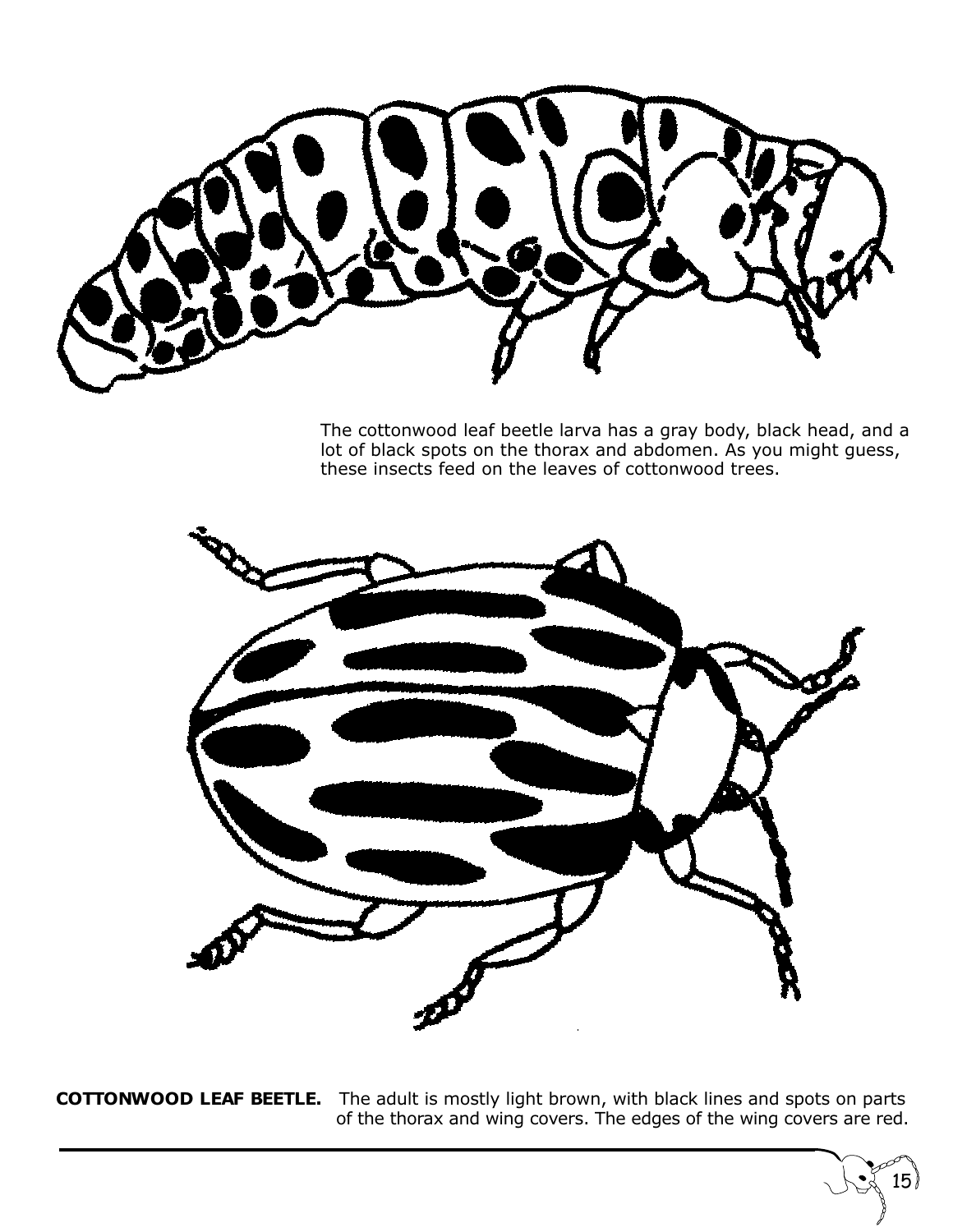

**BLISTER BEETLE.** New Mexico has more than 40 species of blister beetles. The insects get their common name from their ability to produce blisters on human and animal skin if the beetles are accidentally crushed or eaten. Color the head, legs, and thorax reddish brown. The wing covers are yellow or light brown.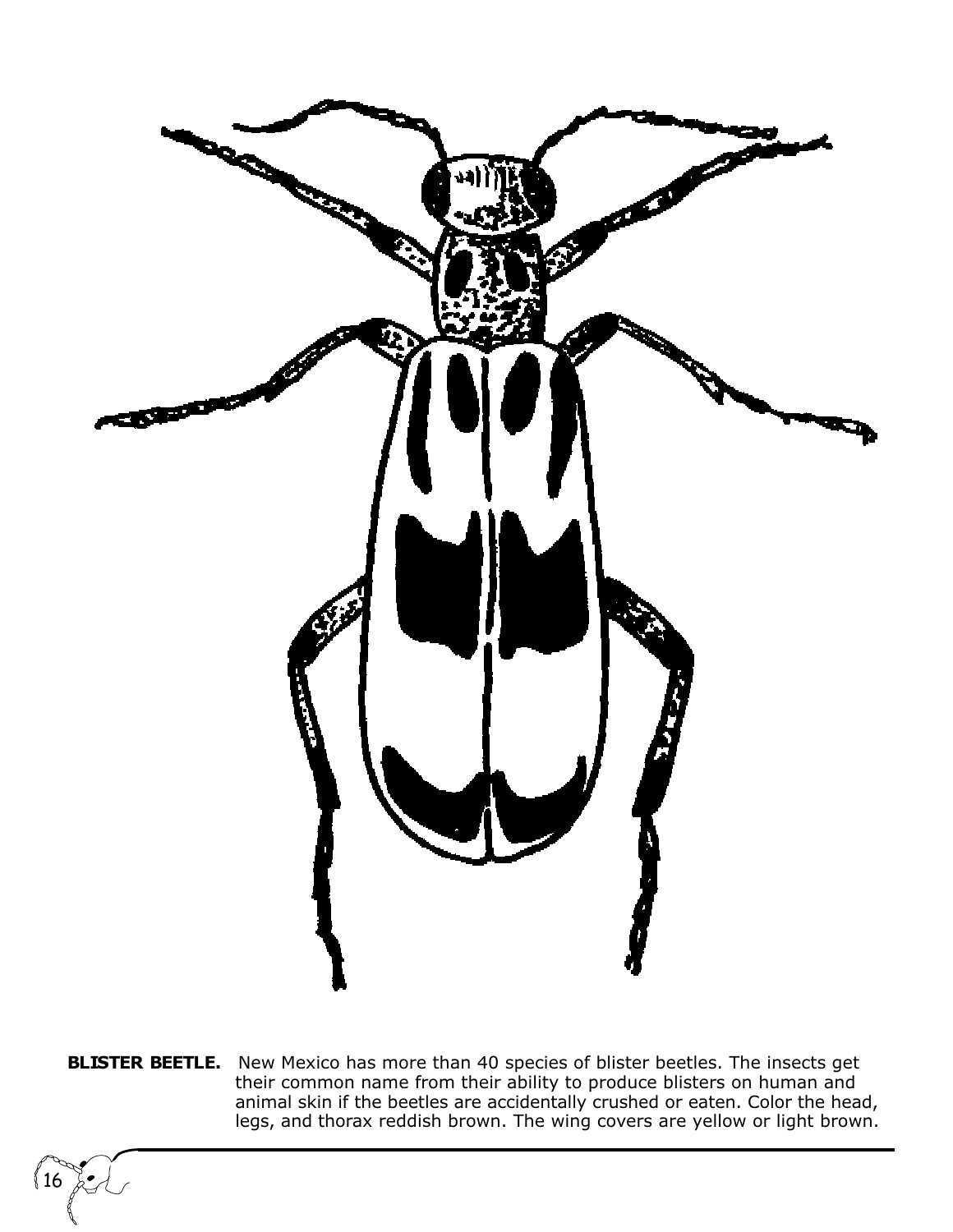

**FUNGUS GNAT.** This fragile-looking, long-legged fly commonly swarms around the moist soil of house plants. The wings are colorless or smoky gray. The body is either dark gray or black.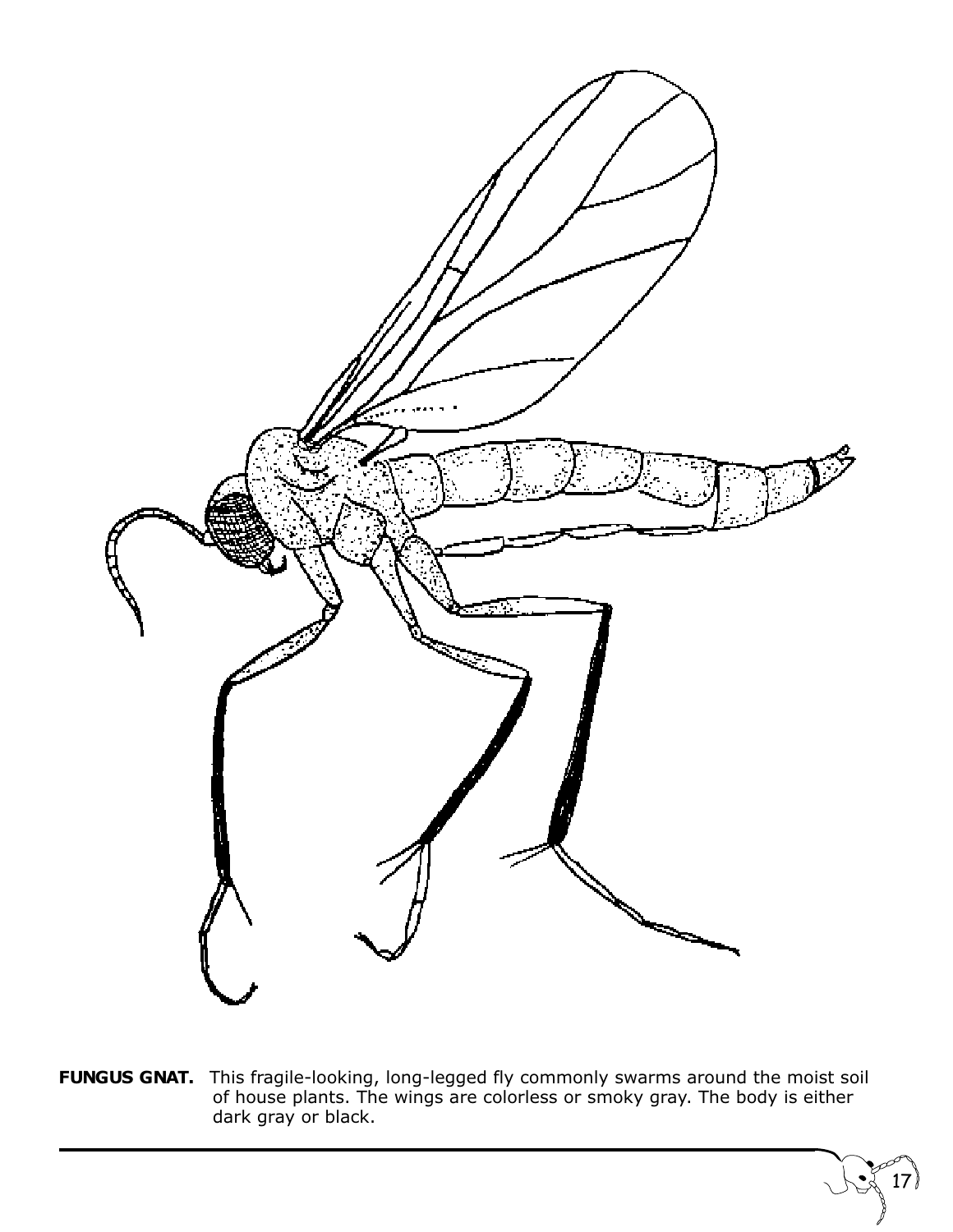

**ANT.** New Mexico has several hundred species of ants. Many of them either bite or sting, some painfully. All ants have elbowed antennae and wasp-thin waists between their thorax and abdomen.

 $(18)$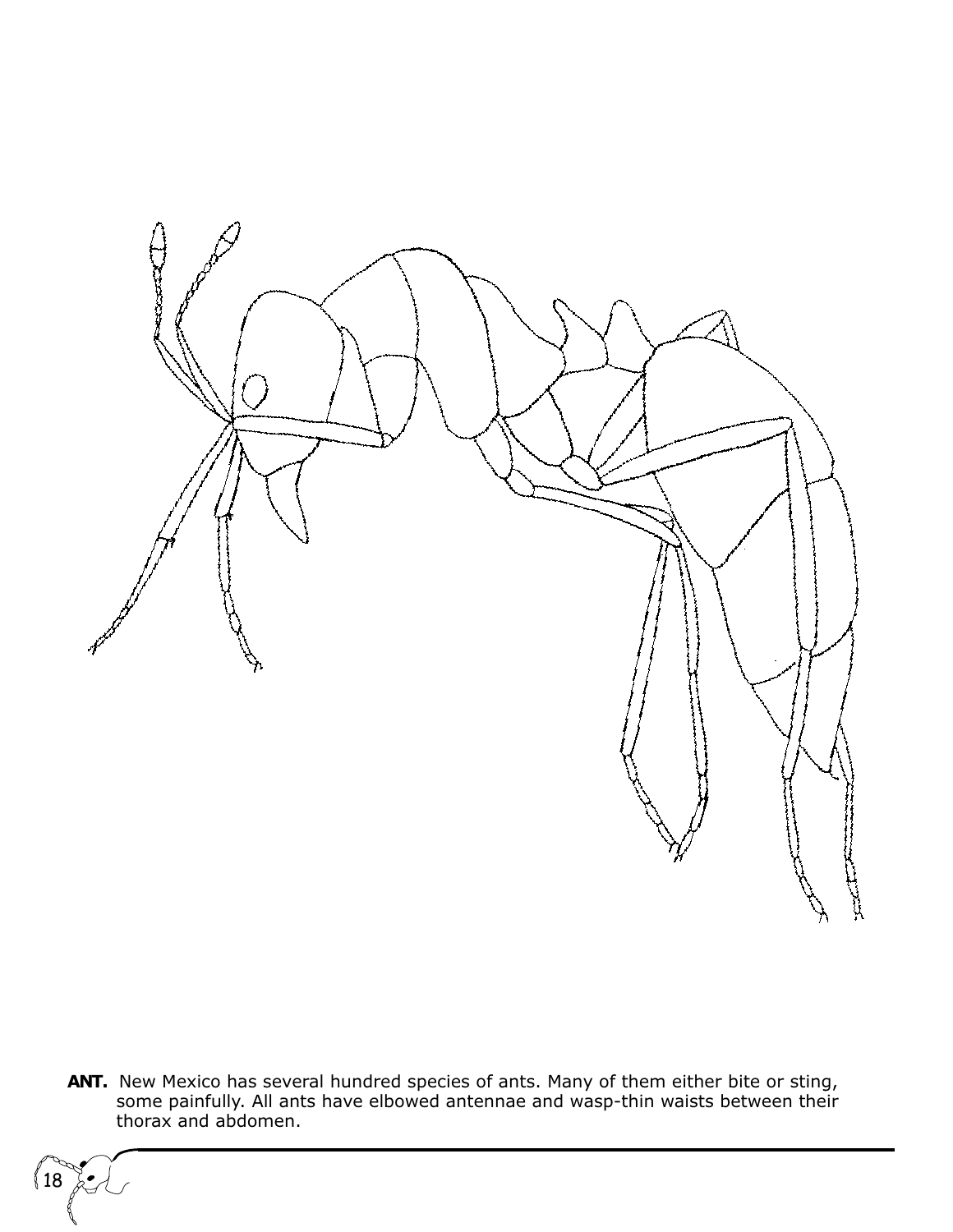

**BUMBLEBEE.** This bee often reaches three-quarters to nearly one inch in length. The wings may be colorless or smoky gray. The abdomen often has alternating black and yellow bands and a red, fuzzy spot at the tip. The thorax is often gray or brown. Bumblebees are valuable because they pollinate flowers, including the flowers of crop plants.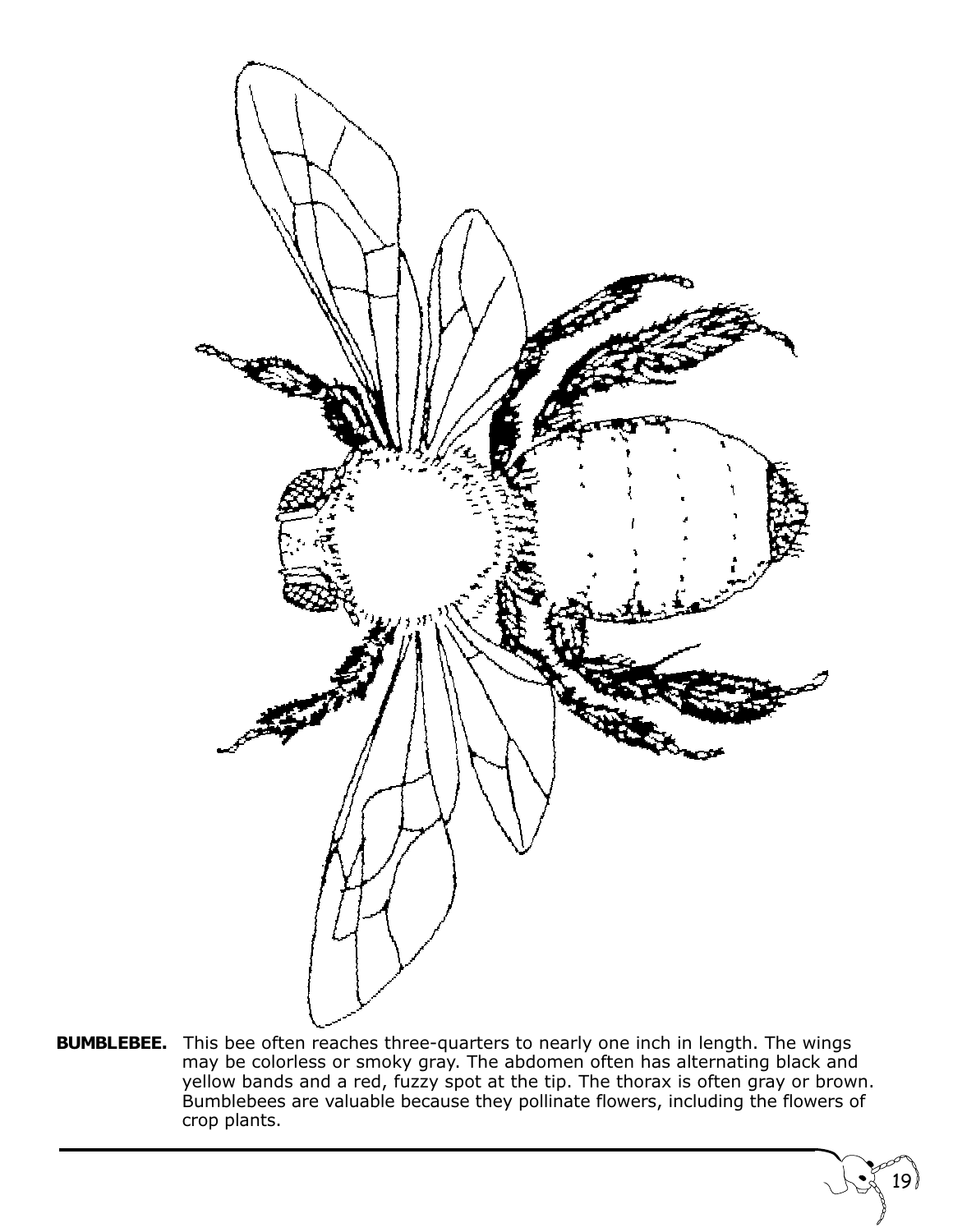

**HONEY BEE.** European colonists brought the first colonies of European honey bees to North America in the 1500s and 1600s. Not only did the bees pollinate familiar food plants, but they also produced honey and beeswax. Honey bees have complex social behavior and live in colonies. Only the queen can lay eggs. The males or drones usually can be found in the colony only during part of the year. Workers, who are all females**,** cannot lay eggs but do most of the work for the colony, including cleaning, tending the brood, foraging for food, carrying water, and defending the colony.

> **Never bother bees or their colonies because they sting! If you feel threatened by bees, run to safety.**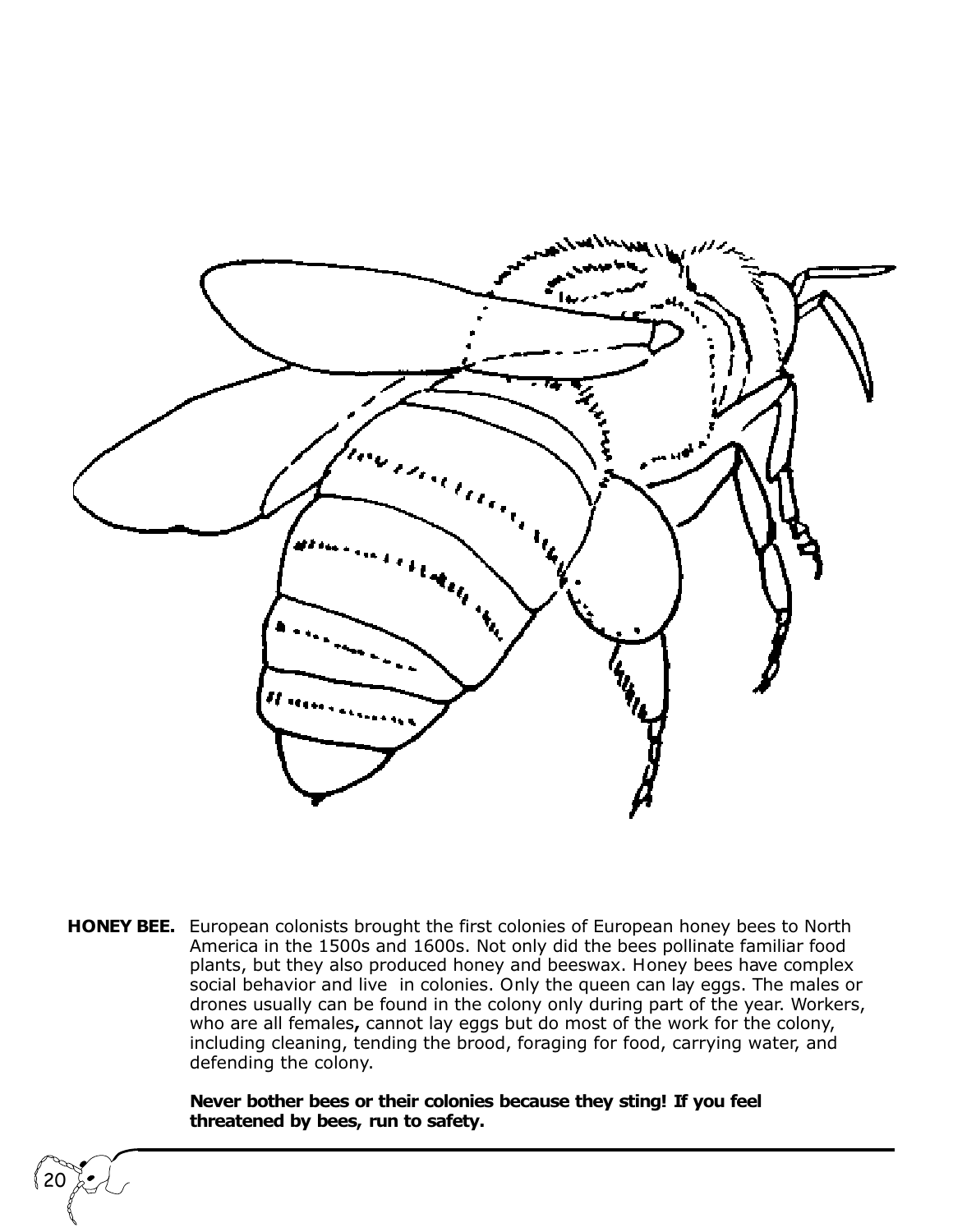

**ALFALFA BUTTERFLY.** This butterfly is the adult stage of the alfalfa caterpillar. The adult has bright yellow wings edged in black. Most of the body is black, too. The adult stage is harmless and feeds on blooming alfalfa nectar.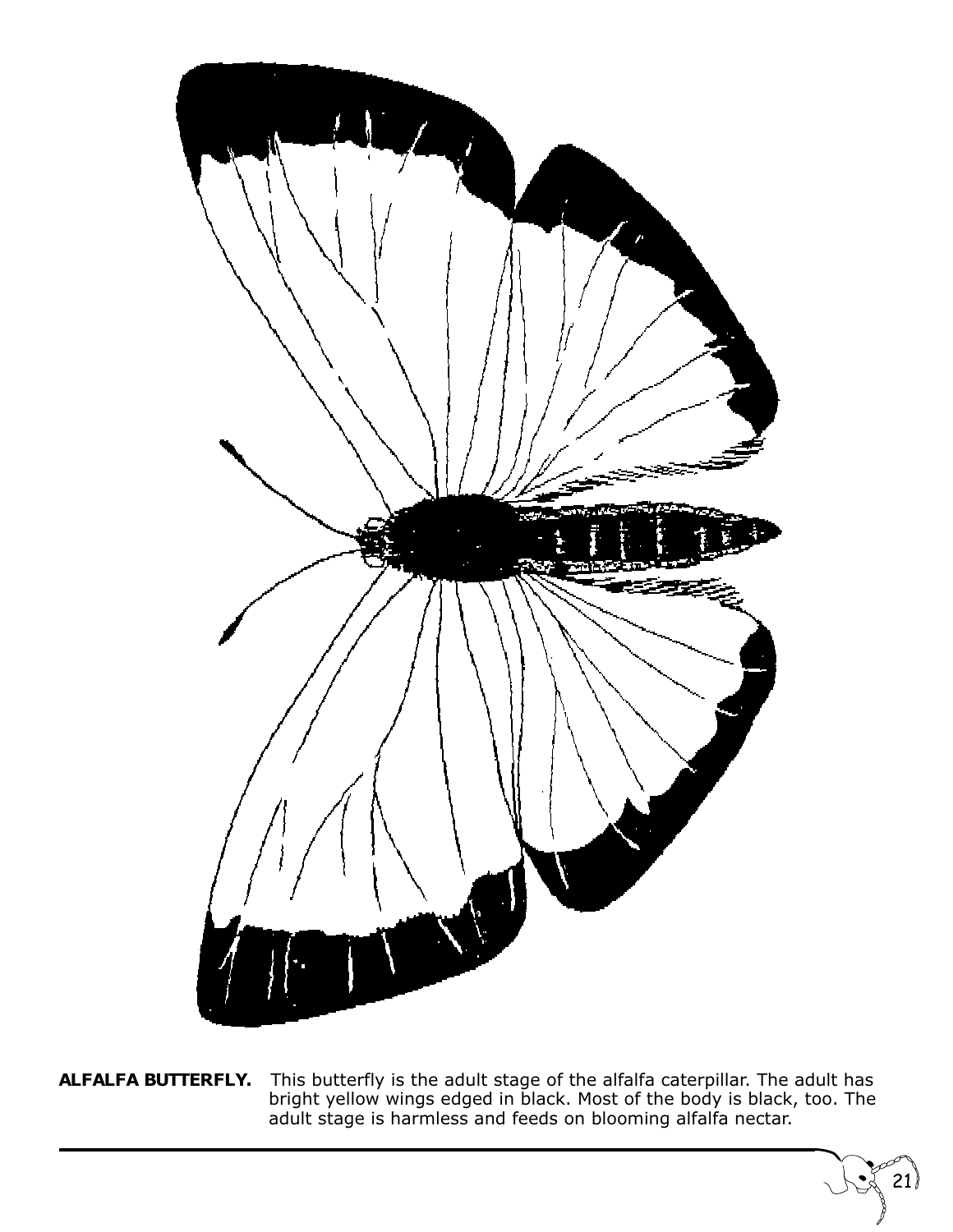

22

**ALFALFA CATERPILLAR.** This insect is commonly found in midsummer in alfalfa fields. The larva feeds on alfalfa leaves. The attractive yellow and black butterfly often is seen fluttering just above alfalfa fields. The larva is pale green with a narrow white or light yellow stripe on either side of the body.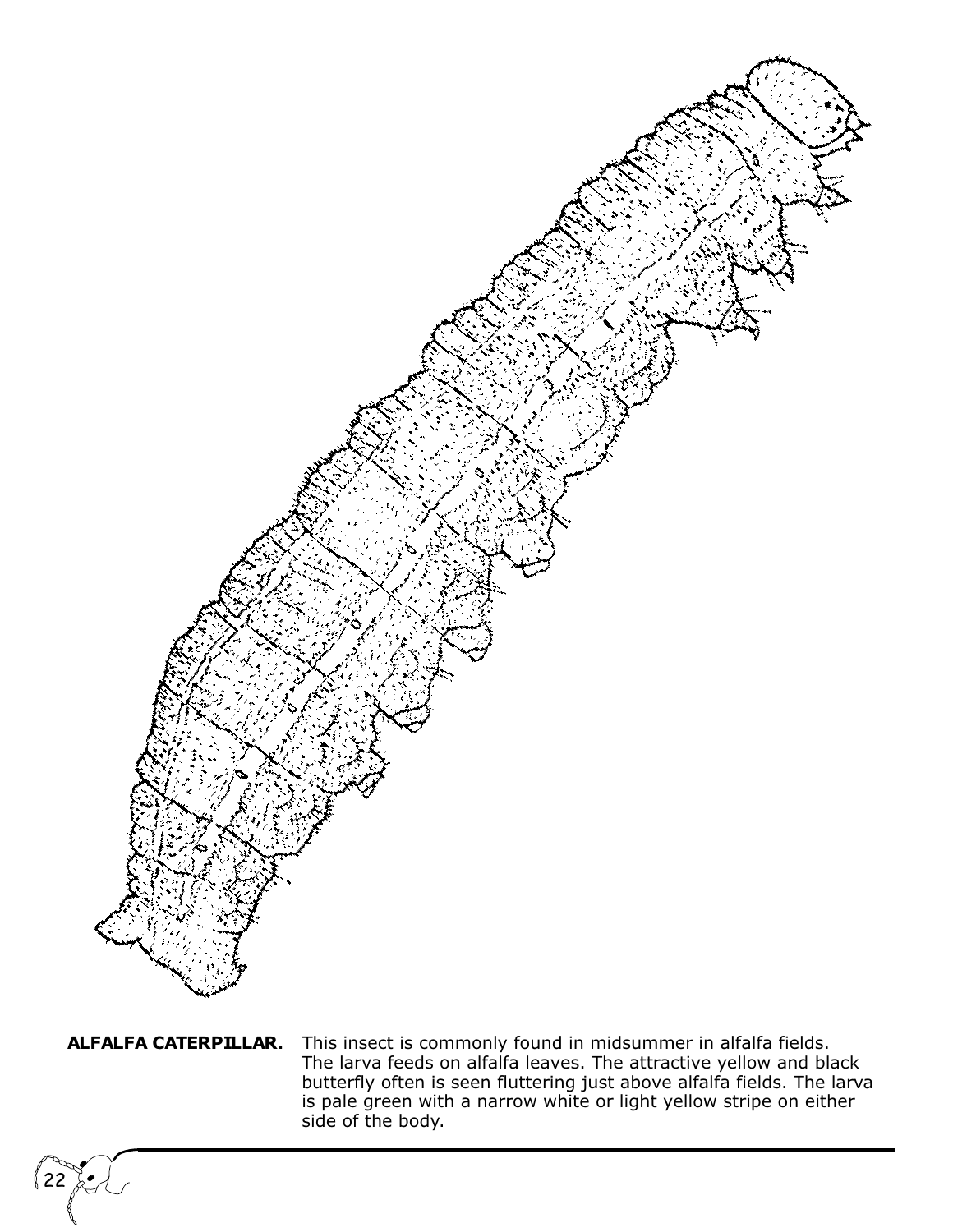

FLEA. Fleas are annoying. They feed on the blood of an animal, which can make the animal sick. The flea's mouth parts can both pierce skin and suck blood, allowing them to feed quickly. The protein in their saliva is responsible for the itchy, red welts on our cats and dogs, and sometimes on ourselves (especially the ankles). The large "combs" near the flea's head help this pest avoid being removed by the host when it scratches. Some New Mexico fleas species carry plague, a serious and potentially fatal disease of humans and some mammals.

23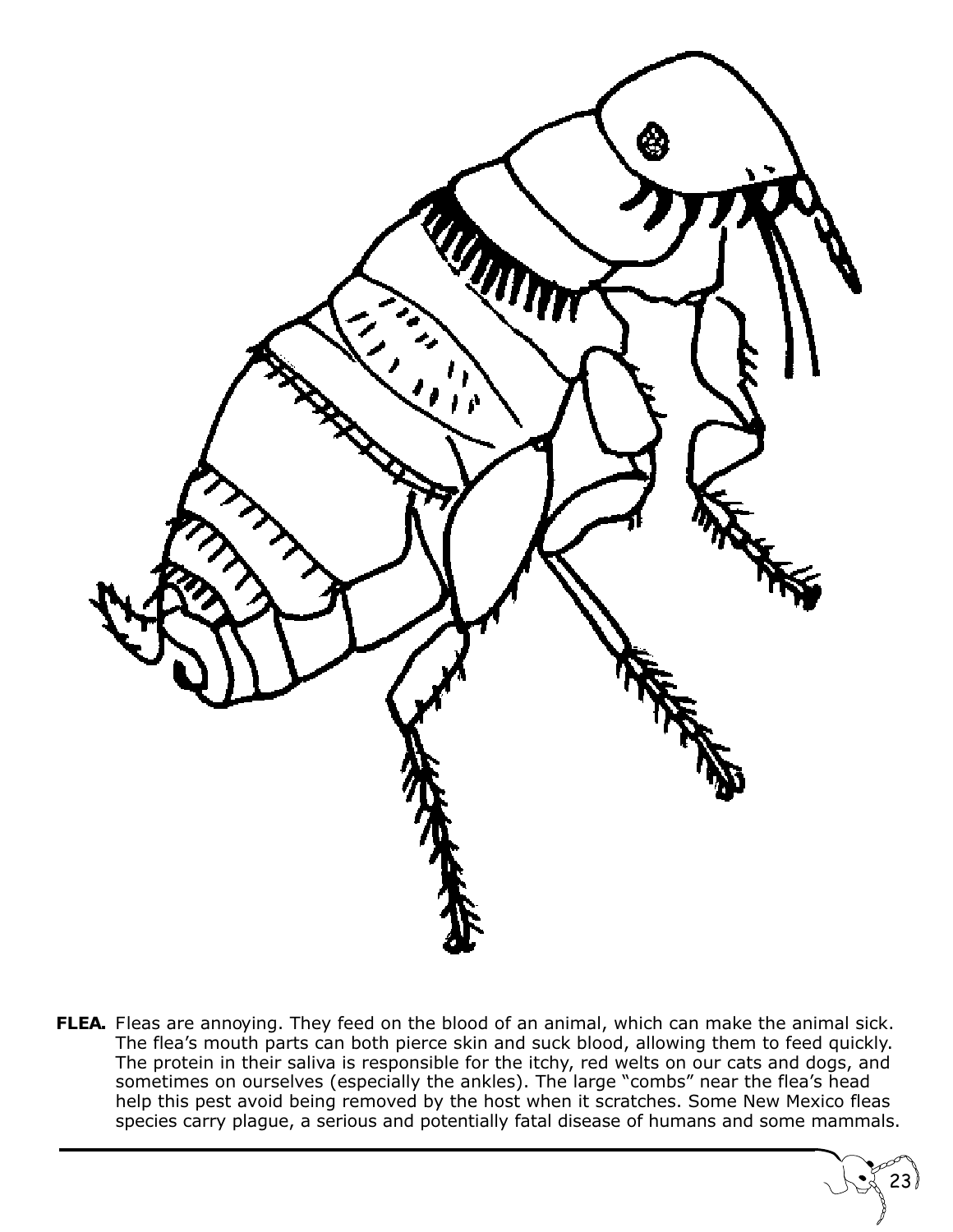

**JERUSALEM CRICKET,** CHILD OF THE EARH, or LA NIÑA DE LA TIERRA. This stoutbodied, wingless relative of grasshoppers and katydids is fairly common in southern New Mexico. By day, it burrows under the soil, where it feeds on other insects with its powerful jaws. W hen it emerges at night, it accidentally may wind up in swimming pools or inside buildings. Its unusual appearance—a marblelike head and a plump, black-banded abdomen—combined with unfortunate sightings have made it the subject of quite a bit of folklore. Fortunately, these old sayings are not true. Jerusalem crickets are NOT poisonous, but they can bite if you handle them roughly.

24